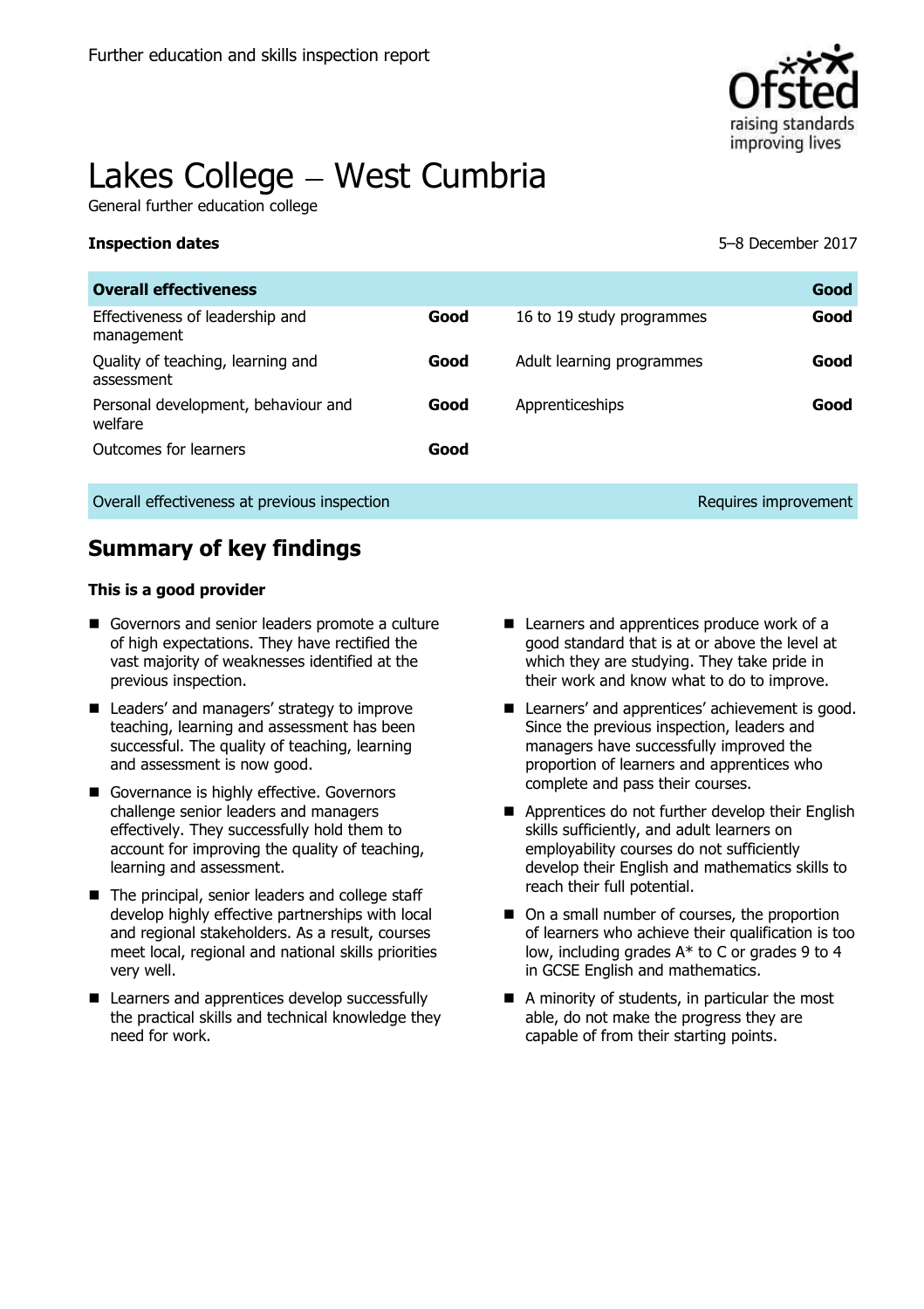

# **Full report**

#### **Information about the provider**

- Lakes College in West Cumbria is a medium-sized general further education college with one main campus. At the time of the inspection, it provides education and training for approximately 2,117 learners. Two fifths of learners are aged 16 to 18 and two fifths are apprentices. The remaining learners are on adult programmes, most of which are studying part time. The college provides courses in a range of subject areas. The largest subject areas are in health and social care, building and construction, engineering and manufacturing technologies, and business administration. The college works with one subcontractor, mainly with apprentices.
- Approximately 166,300 people live in the local districts of Allerdale and Copeland. In the local authority of Cumbria, just under a third of the working-age population have qualifications at level 4 or above. This is lower than the regional and national averages. The proportion of learners in Cumbria who achieve five or more GCSEs grades A\* to C or grades 9 to 4, including English and mathematics, is higher than the national average. Levels of unemployment in Allerdale and Copeland are lower than the regional average.

### **What does the provider need to do to improve further?**

- Improve further the English skills of apprentices and the English and mathematics skills of adult learners on employability courses by planning lessons and activities that include the development of their English and mathematics skills.
- Increase the proportion of learners who achieve their qualifications in hairdressing, the early years, accounting and GCSE English and mathematics grades A\* to C and 9 to 4 by ensuring that:
	- managers continue to focus on helping teachers in these areas to improve their teaching practice
	- managers continue to implement the performance management process and rigorously monitor teachers' progress against clear and robust targets.
- Use the information on learners' starting points to plan learning that enables all learners to make the progress of which they are capable, in particular for the most able.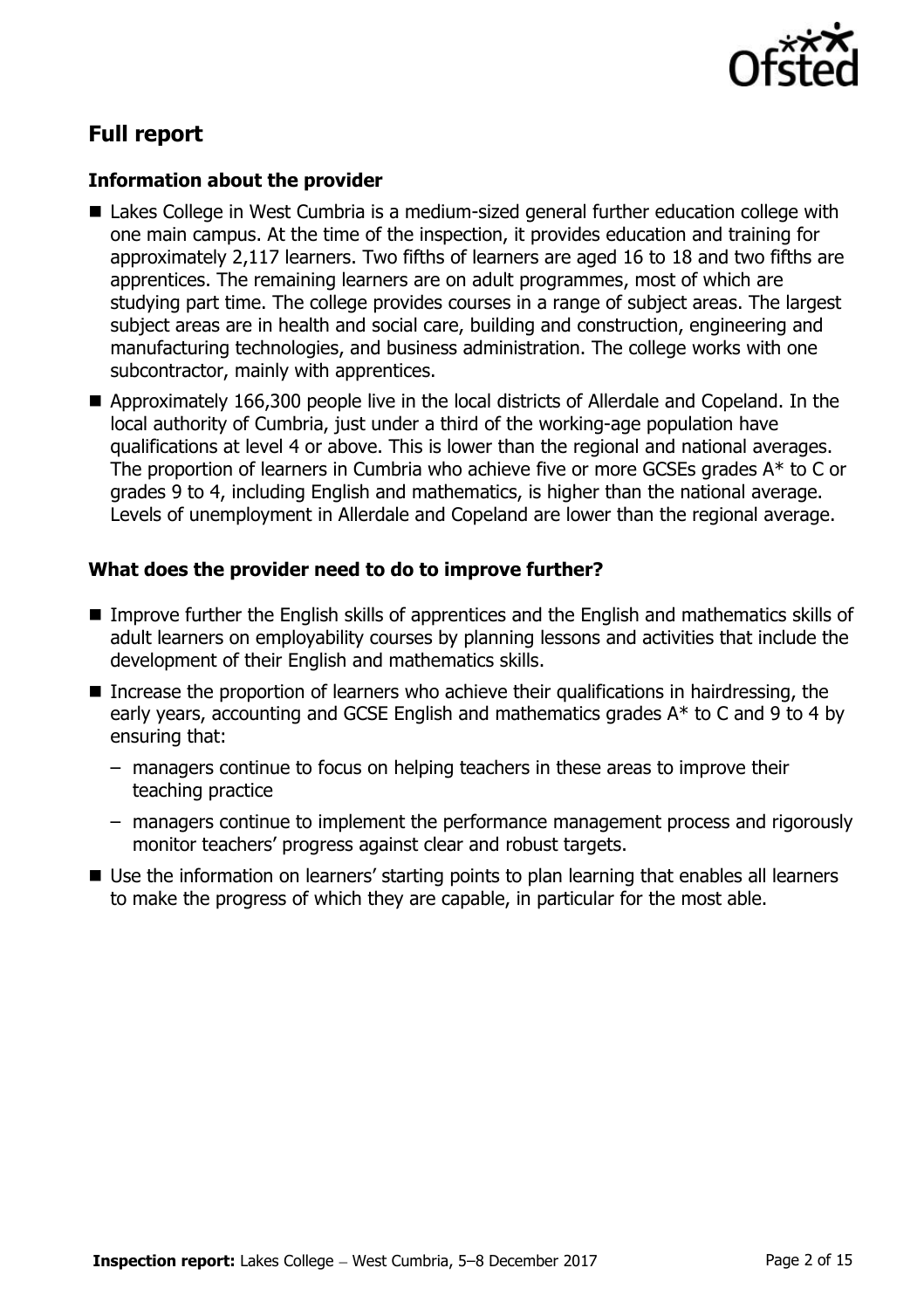

# **Inspection judgements**

#### **Effectiveness of leadership and management Good**

- Governors and senior leaders promote a culture of high expectations. Leaders' and managers' strategy to improve teaching, learning and assessment has been successful, and the quality of teaching, learning and assessment is now good.
- Governors, leaders and managers have rectified the vast majority of weaknesses that needed improving at the previous inspection, and their strategies to improve the quality of courses are successful. The proportion of learners who stay on their course and gain their qualifications has increased, and is now high for young people, adults, learners with special educational needs and apprentices. However, on a small number of courses, learners' achievement requires improvement – for example, in hairdressing, child development, accountancy and GCSE English and mathematics. Learners on 16 to 19 study programmes develop the English and mathematical skills they need for work. However, the proportion of learners who achieve a grade  $A^*$  to C or grade 9 to 4 remains low. Most learners on study programmes now enjoy external work experience and workrelated activities. The proportion of learners who progress to further study or employment has improved. It is now good for 16 to 19 study programme learners and apprentices.
- Leaders and managers have implemented a comprehensive self-assessment process that involves all staff. Governors and senior leaders effectively identify the college's strengths and areas for improvement, and set measurable targets to improve, which they check regularly.
- Managers closely check the performance of learners, staff and courses. They use a thorough and very effective system to track learners' progress against their starting points. They respond quickly and effectively to get learners who are falling behind back on track. As a result, the vast majority of learners make good progress. However, leaders and managers do not check the progress that apprentices make as rigorously. Consequently, interventions for apprentices who are underperforming are not always made as quickly as for 16 to 19 study programme or adult learners.
- Managers' strategies to improve teachers' performance are successful. Managers routinely set targets for teachers and monitor their performance carefully. As a result, the outcomes that learners achieve have risen in the most recent year. Observers accurately identify in lessons the strengths and weaknesses of teaching, learning and assessment. Staff who need to improve benefit from individual staff development. Most teachers value this support and improve their practice. Leaders and managers take decisive action so that teachers who do not improve leave the college.
- Senior leaders prioritise the management of subcontractors. Managers regularly meet with staff and check subcontractors' apprentices' progress. They carry out quality assurance checks including regular observations of teaching and learning and scrutiny of apprentices' portfolios. Consequently, the progress that apprentices make with subcontractors is good.
- The principal, senior leaders and college staff have developed highly effective partnerships with local and regional stakeholders. As a result, courses meet local, regional and national priorities well. Leaders and managers develop courses in conjunction with employers. For example, leaders and managers have nurtured very effective relationships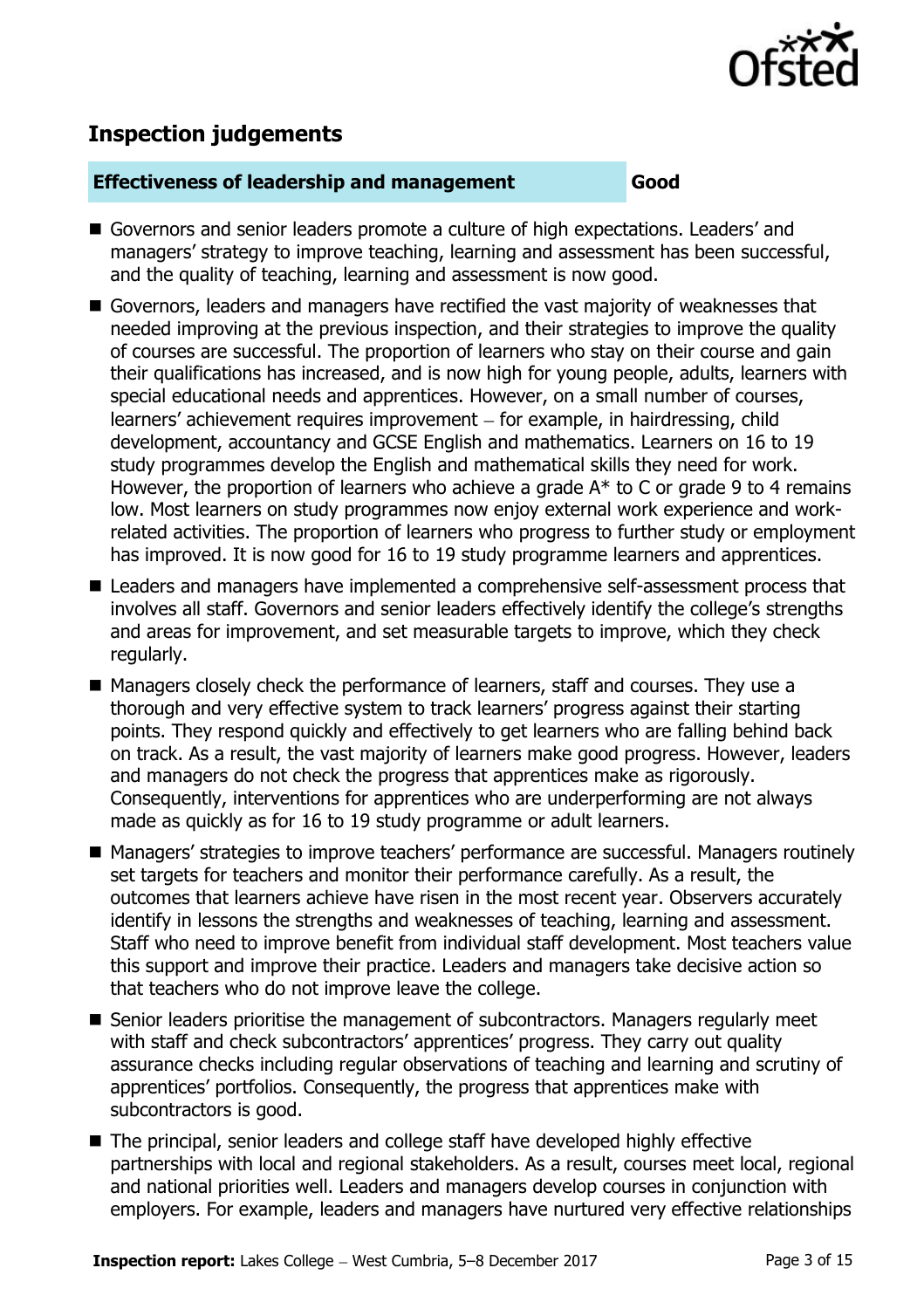

with a college in the south-west of England, two universities and large employers to develop the skills required for the regional and national nuclear industry. They have developed a good partnership with the National Health Service to train young people as nurses through the cadet scheme.

■ Leaders' and managers' actions to improve the proportion of learners who achieve good passes in GCSE English and mathematics have not yet been successful. While there has been an increase in the proportion of learners who achieve a grade A\* to C or grade 9 to 4, it remains too low.

### **The governance of the provider**

- Governors effectively challenge senior leaders and managers. They hold them to account for improving the quality of teaching, learning and assessment. Governors' rigorous scrutiny has contributed to these improvements and the increased achievements for learners and apprentices.
- Governors have a good range of skills, knowledge and experience. They are highly committed to ensuring that the college meets the educational priorities of Cumbria. They make very good use of their skills to help the senior leadership team to raise standards throughout the college.
- Governors know that GCSE English and mathematics courses have been too slow to improve. Consequently, they provide additional support and challenge to senior leaders and managers. For example, they have set senior leaders and managers higher targets for the proportion of learners who achieve GCSE grades A\* to C or grades 9 to 4 in English and mathematics.

### **Safeguarding**

- The arrangements for safeguarding are effective.
- Learners feel safe. They know how to keep themselves safe online and from the risks associated with radicalisation and extremism. They are clear about reporting concerns relating to their safety. Managers ensure that they protect learners from a range of safeguarding concerns, including self-harm, homelessness and drug misuse. They take action quickly when well-being issues arise.
- The designated safeguarding lead and all college managers benefit from relevant training. Leaders, governors and staff receive appropriate training and regular updates on safeguarding and the 'Prevent' duty. As a result, staff are clear about their responsibilities and the procedures for reporting concerns.
- Managers carry out the appropriate checks on all new staff, including Disclosure and Barring Service checks. For example, a comprehensive scrutiny of job applicants' suitability takes place.
- Teachers' focus on health and safety is effective. Learners' and apprentices' knowledge and understanding about safe working practices in lessons and in the workplace are good. Governors effectively check safeguarding, and health and safety practices in the college.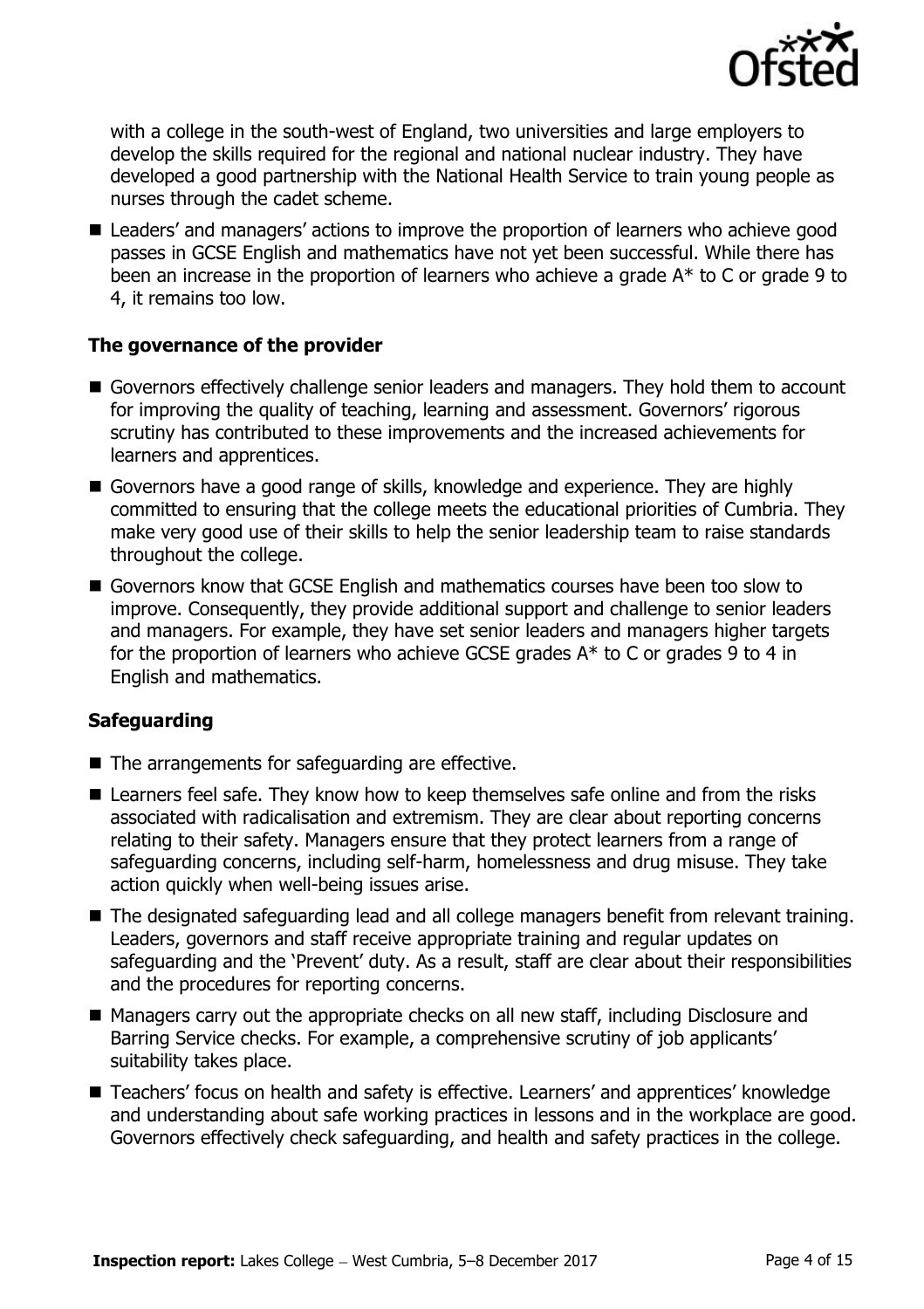

### **Quality of teaching, learning and assessment Good**

- Leaders and managers are successfully improving the quality of teaching and learning at the college. This is because of a well-thought-out strategy they have put in place. Leaders and managers now have an unrelenting focus on improving teaching and learning. Staff enthuse about this change in culture at the college since the previous inspection. For example, managers have implemented 15-minute development activities for staff known as 'turbo teaches'. They develop the training from the outcomes of observations of teaching and learning. Managers update the training on a termly basis to meet staff's development needs. Staff develop their teaching practice and greatly appreciate the opportunities to do so.
- Most teachers plan learning effectively to meet the specific requirements of learners. Teachers and training advisers know their learners and apprentices well. They support them effectively to make good progress in their studies. Adult learners at all levels mix successfully in study programme lessons. They develop new practical skills, produce good standards of work and make progress relative to their starting points. Apprentices develop highly relevant industrial skills. This helps them to make good progress on their programme and contribute well to employers' businesses.
- Staff are well qualified and have good industrial skills that they share with learners. Consequently, learners and apprentices develop new skills. For example, in classes for adults to prepare them for employment, they learn the importance of safe lifting practices. Teachers make clear links to the protocols followed by nursing staff in the National Health Service. Fabrication and welding teachers use their extensive industrial experience to assist level 2 learners so that they complete vertical welds to a high standard.
- Most teachers provide helpful and regular feedback on learners' work. They support learners in improving the standard of their work. As a result, learners achieve the grades that they are aiming for. Teachers provide useful feedback to learners to help them to improve the quality of the work they hand in, which learners appreciate. Learners can clearly describe how their work has improved throughout their studies.
- Training advisers and teachers provide apprentices with effective and timely feedback. This helps them to improve the quality of their work while at college. For example, teachers provide useful feedback to apprentices when they are constructing a jig in the workshop. As a result, apprentices improve the accuracy and construction of tenon and mortice joints. Apprentices successfully link theory to practice when explaining the importance of a noggin when erecting a floor.
- Study programme learners have student mentors who meticulously check their progress in the first six weeks of their programme. Mentors ensure that learners are enjoying their course and making the progress that they should. Where this is not the case, effective intervention ensures that learners transfer onto a more appropriate course. This has reduced the number of early leavers in the current academic year.
- Mentors support learners throughout their programme to develop a wider understanding of social and ethical issues. For example, mentors invite guest speakers into the college to discuss topics with learners that will broaden their knowledge and understanding of life in modern Britain. For example, a local representative from the Muslim learner services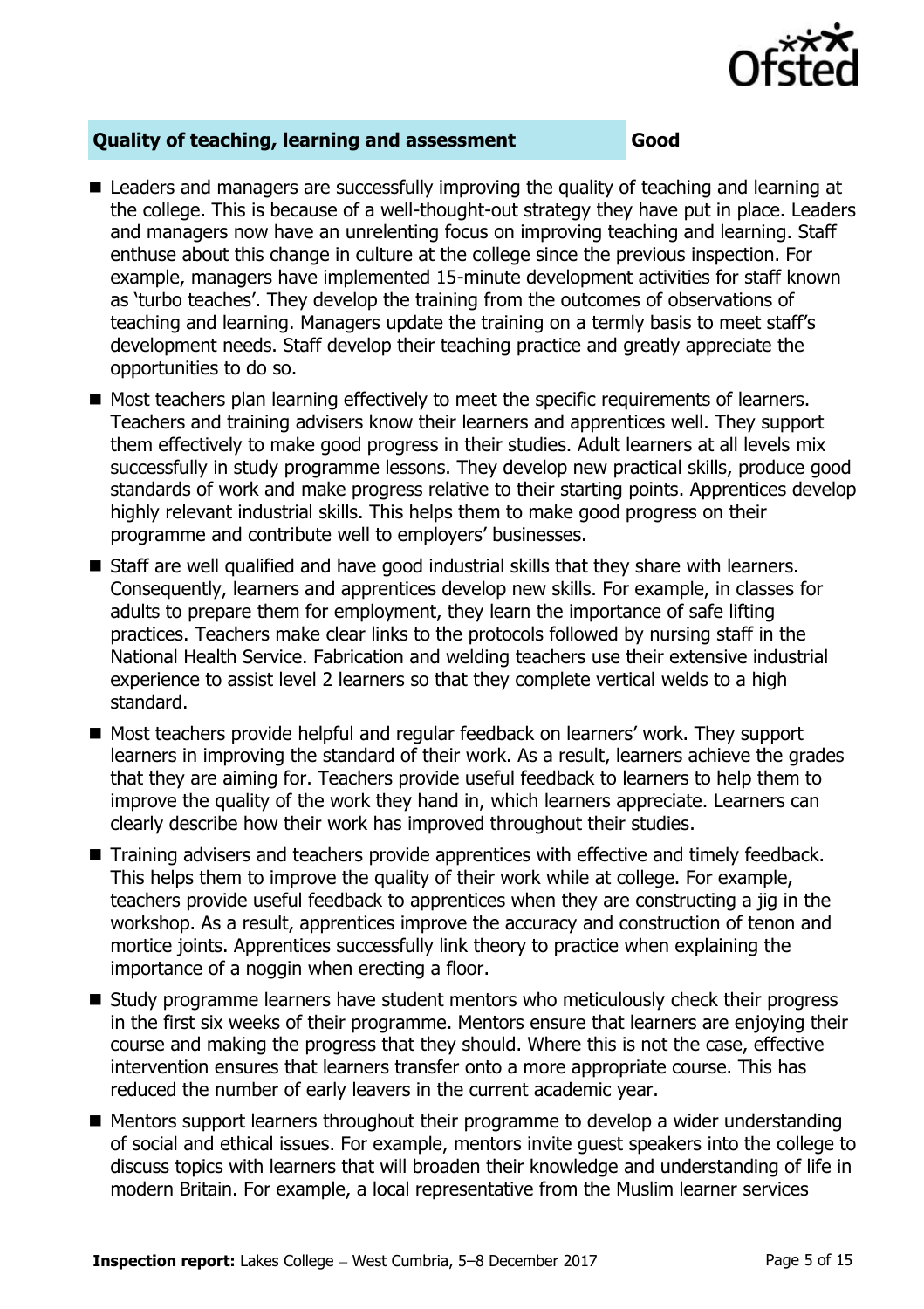

spoke to learners about Islam in the context of British values and society. Consequently, learners developed a greater understanding and respect for others.

- Learners are developing their digital skills well in preparation for employment. Learners develop good research skills in international business courses. They identify successfully the use of trade tariffs within specific countries. Plumbing apprentices use smartphone technology within their jobs. They quickly and accurately work out heating capacities of commercial boilers.
- Teaching staff now incorporate English and mathematics in their lessons and relate them to their vocational studies. They attend mandatory English, mathematics and digital skills workshops. Consequently, teachers in practical sessions now focus more effectively on mathematics in the context of the vocational subject. For example, learners in plumbing can confidently calculate the British thermal unit heat generation needed to calculate the size of the boiler required to heat a residential property.
- On too many occasions, teachers do not use the results of assessments of learners' starting points to challenge the most able learners to acquire the skills and knowledge of which they are capable.
- In a few lessons, teachers and learning support assistants do not provide effective support for those who need it. Teachers do not routinely have the necessary information to enable them to deliver effective learning to learners with high needs. Consequently, in these lessons, learners requiring support do not always make the progress of which they are capable.

#### **Personal development, behaviour and welfare Good**

- Learners and apprentices improve their confidence and self-esteem. They develop successfully their personal, social, communication, teamwork and organisational skills. For example, learners and apprentices take part in the 'Big Rig Challenge' at the college. Learners work with national and international companies on the project. They solve problems, plan projects and carry out practical work on a nuclear process simulator rig. Learners secure employment as a direct result of working on this project.
- Learners and apprentices develop good practical skills and the technical knowledge they need for work. They put the theory they have learned into practice and show a good awareness of the expected health and safety requirements associated with their profession. For example, level 3 electrical learners successfully use mathematical formulas. They work out how far apart they need to fit lights to prevent users getting headaches from the glare of the light.
- Learners and apprentices receive effective advice and guidance before they start and during their course. As a result, the proportion of learners and apprentices who stay on their programme to its conclusion and achieve has improved. Teachers and mentors work successfully with learners to determine their future career plans. Managers have nurtured effective relationships with a national careers service provider. This ensures that learners receive comprehensive and impartial guidance on their future career plans. Consequently, the large majority of learners' progress into positive destinations aligned to their course.
- Teachers plan and organise suitable work experience to match learners' future career plans. Learners talk confidently about the skills they have learned. For example, electrical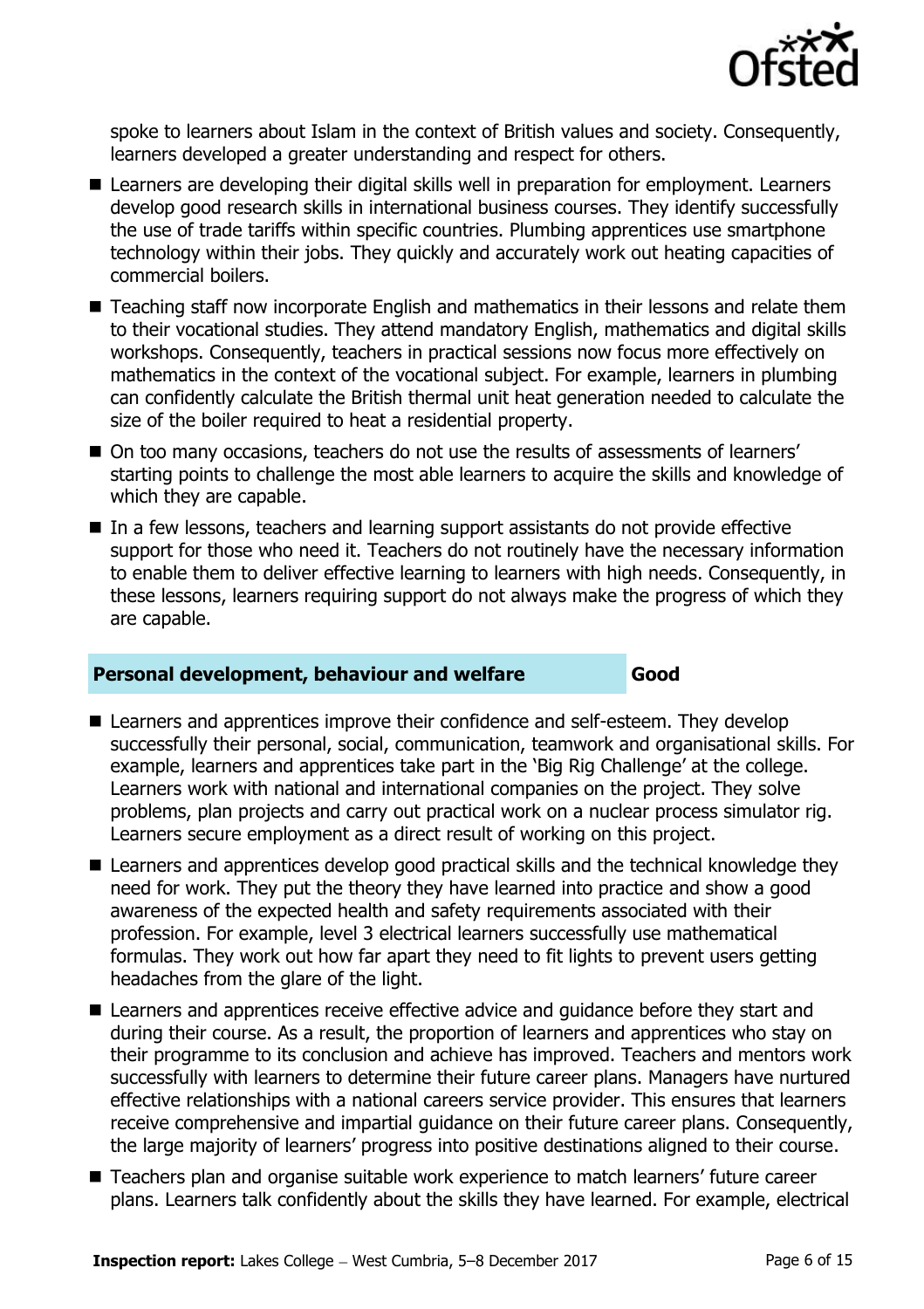

learners work with a local housing organisation to complete first and second fit electrical works on new builds. As a result of their on-site placement, a significant minority of learners receive and accept offers of apprenticeships by their work experience employers.

- Learners experience a range of enrichment activities. Engineering learners and apprentices enter the 'WorldSkills' competition, and hospitality and catering learners take part in 'Salon Culinaire'. Learners and apprentices are highly successful in these competitions. They develop a greater understanding of life in a wider society and in Britain because of their involvement in these activities.
- Learners successfully develop the skills they need for work. Health and social care learners work alongside healthcare professionals in the targeted youth support scheme. Construction and engineering learners and apprentices work with a local artist on a locally commissioned project to produce a sculpture which is exhibited locally.
- Learners and apprentices feel safe in college and in the workplace. They know how to keep themselves safe online and understand the risks associated with radicalisation and extremism. They know whom to go to if they have any concerns. Learners enjoy a responsive tutorial programme from which they learn how to stay safe, develop workrelated skills and lead healthy lifestyles.
- The vast majority of learners and apprentices reflect the college's values of 'ready, respectful, potential' when in college. They behave well in and outside the classroom and are punctual to lessons. Learners are respectful towards their peers, college staff and visitors. However, in a small minority of lessons, learners are not fully equipped and ready to learn. They arrive without the necessary equipment, such as pens, paper or folders. In a very small number of lessons, there is low-level disruption that affects the learning of other learners and apprentices.
- Learners' attendance is good. Leaders and managers have improved the proportion of learners who attend regularly since the previous inspection, including in English and mathematics. However, attendance in English and mathematics is lower than in vocational lessons and, consequently, learners do not make as rapid progress.
- $\blacksquare$  Most learners develop effectively the English skills that they need for work. For example, in public services, learners research and present their political party manifestos. However, apprentices and adult learners on employability courses do not make enough progress in developing their literacy skills.
- Most learners and apprentices develop sufficiently their mathematical skills. For example, apprentices in joinery use their numeracy skills successfully in cutting pieces of timber to size using rounding-up techniques appropriately. However, adult learners on employability courses do not make enough progress in developing their numeracy skills.

#### **Outcomes for learners Good**

- Since the previous inspection, leaders and managers have successfully improved the proportion of learners and apprentices who complete and pass their courses. They have dealt with the low levels of achievement for learners on 16 to 19 study programmes. Study programme achievement is now higher.
- Leaders and managers have successfully dealt with the gaps in achievement between male and female learners and those with and without learning difficulties and disabilities.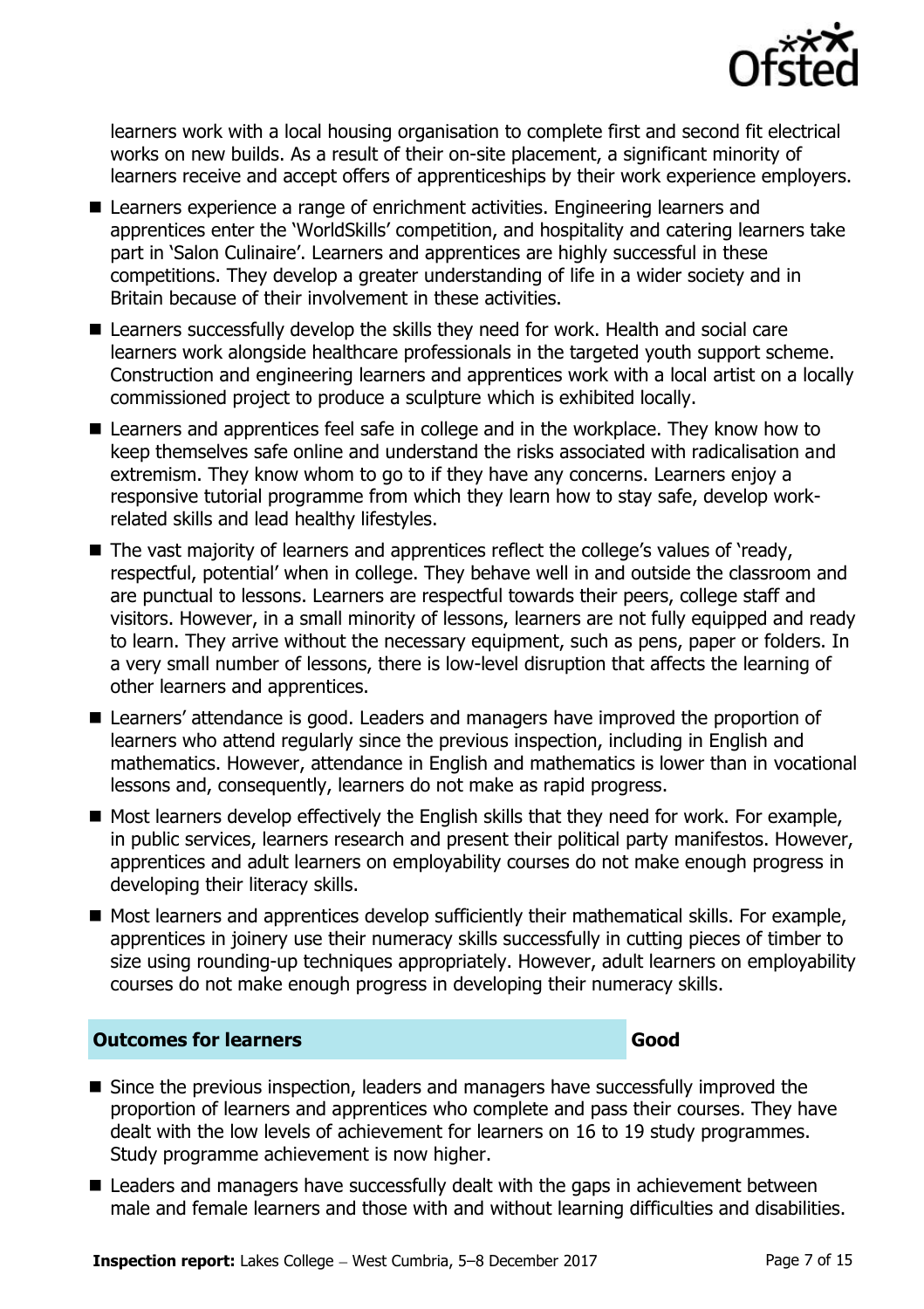

Consequently, these groups of learners now achieve as well as or better than their peers. Apprentices and learners on subcontracted programmes achieve at least as well as those studying at the college.

- A high proportion of learners and apprentices progress into positive destinations, such as paid employment, apprenticeships, university or further study. The proportion of these learners and apprentices who sustain these positive destinations is high. However, too many adult learners do not secure employment or go on to further study.
- Most learners for whom the college receives high-needs funding achieve successfully. Learners with high needs on vocational study programmes make good or better progress from their starting points. However, a minority of learners on courses that staff have designed specifically for them do not progress as successfully. In a few lessons, teachers and learning support assistants do not sufficiently challenge or effectively support these learners to acquire useful or relevant skills to become more independent in their everyday lives.
- Learners' achievements on the small minority of courses are too low and require improvement. These include hairdressing, accountancy and the early years. Leaders and managers have put in place robust action plans for managers and staff to bring about improvements in these courses.
- In 2016/17, too few learners made the progress in English and mathematics GCSE of which they were capable. Although improved, not enough learners improve their grades at GCSE in English and mathematics, and too many learners do not achieve GCSE grades  $A^*$  to C or grades 9 to 4.

# **Types of provision**

### **16 to 19 study programmes Good**

- Currently, there are 825 learners on a range of study programmes from entry level to level 4 across 11 subject areas. Around a half study at level 2 and just over a third study at level 3. The majority of learners are on courses in building and construction, health and social care, and engineering. Around one third of learners with high needs follow vocational study programmes and two thirds follow a specialised learning programme designed to meet their individual educational requirements.
- Leaders and managers have implemented all aspects of the study programme requirements. Most learners enjoy meaningful high-quality work experience. Consequently, they develop the skills and behaviours they need for work and progression to further or higher education. A significant minority of learners in motor vehicle, engineering and construction, for example, have gained apprenticeships following successful on-site placements. Staff have secured prominent hospital placements for nurse cadets. These include in departments such as midwifery, radiography, chemotherapy, and accident and emergency. A high proportion of learners go on to university, further study, apprenticeships or employment on completion of their courses.
- In most lessons, teachers plan learning effectively to meet individual learners' requirements. As a result, learners produce written and practical work of a high standard. Teaching is particularly effective in practical sessions, GCSE English and at level 3. For example, learners in a practical welding lesson accurately evaluate the quality of corner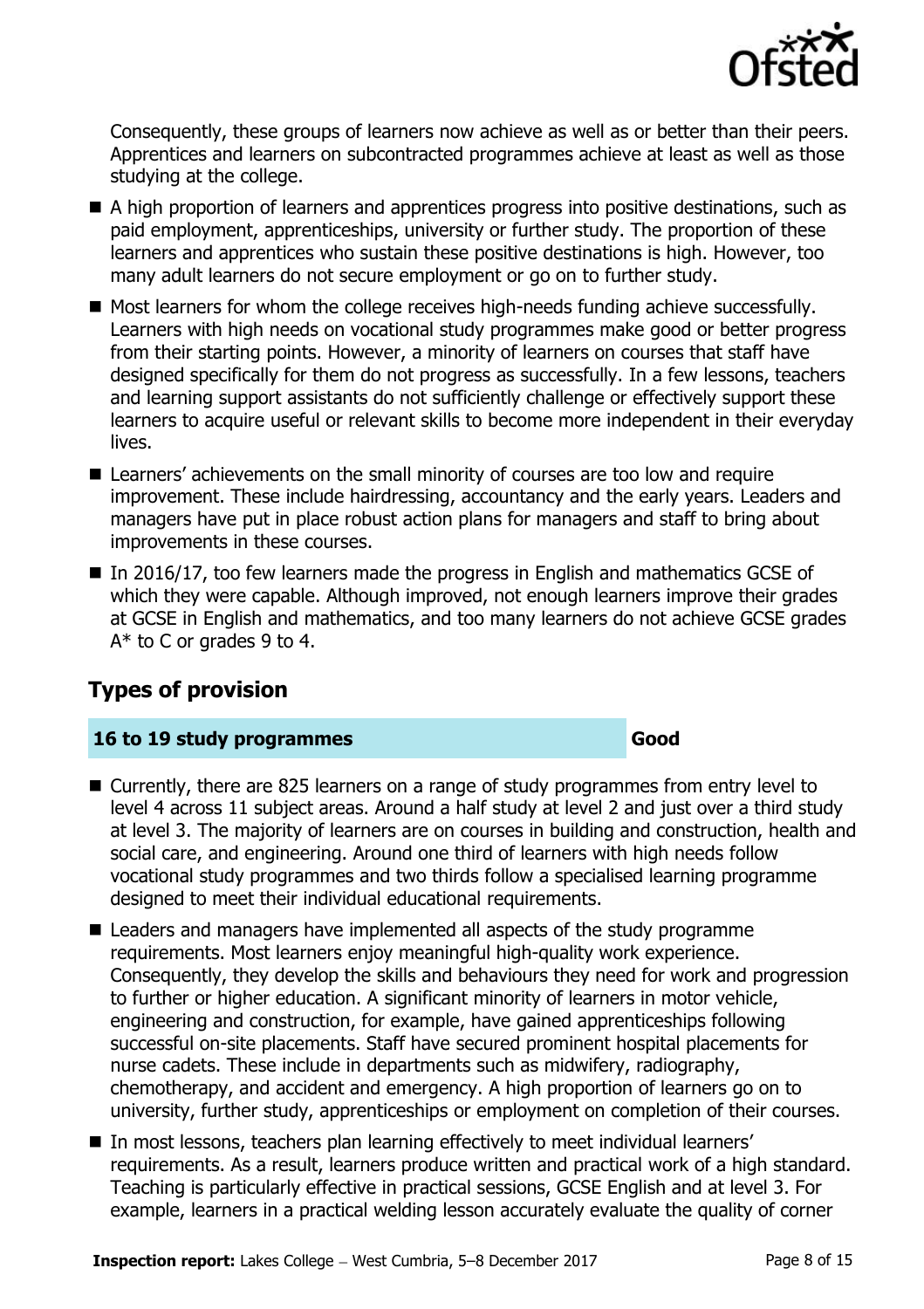

welds for the expected levels of penetration as demanded for the 'WorldSkills' competition entry.

- Teachers give effective feedback. As a result, learners know what they need to do to improve their work in lessons and in their written work. For example, teachers' feedback during a practical brickwork lesson enabled learners to make immediate improvements to their wall build design using facing bricks to ensure watertightness and improve aesthetics.
- Teachers in vocational subjects focus successfully on relevant English and mathematics topics. As a result, learners develop the literacy and numeracy skills they need for work. For example, in computing, learners were able to apply binary calculations to use in industry for data storage. Learners in health and social care developed their oracy skills and understanding of key psychological terms.
- Learners demonstrate high levels of confidence in the classroom and in the workshop, which improves throughout the course. They use technical terminology accurately and in context. For example, learners studying on early years programmes speak confidently about normative and atypical child development. They make good links between theory and the practical skills they use in their placement settings.
- The quality of teaching is more effective in GCSE English than in GCSE mathematics lessons and, consequently, college data shows that current learners are making better progress in their GCSE English lessons. For example, in an English lesson, learners successfully developed alternative complex words to describe the impact of one person's behaviour on another. They used dictionaries effectively to check the spelling of these words.
- The vast majority of current learners make good or better progress. Learners with high needs on vocational study programmes make at least the same progress as their peers. However, in a small number of lessons, teachers do not use the assessments of learners' starting points to plan learning effectively. They plan too much activity that is the same for all learners irrespective of their ability. Consequently, the most able learners are insufficiently challenged to make the progress of which they are capable.
- A small minority of additional learning support assistants do not always understand sufficiently the programmes learners are studying. Consequently, additional learning support that learners receive in class is not routinely effective in helping them make good progress.
- In a small number of lessons at entry and level 1, teachers do not effectively check the learning that has taken place. Teachers do not know whether learners have understood or retained prior learning. As a result, not all learners make the progress of which they are capable.

#### **Adult learning programmes Good**

- Most of the 424 adult learners study part time and over half undertake level 2 qualifications. Learners enrol on a range of vocational qualifications, with the largest proportion in health and social care. Around one sixth of learners are on employability courses.
- Leaders and managers have developed the curriculum effectively to meet the priorities of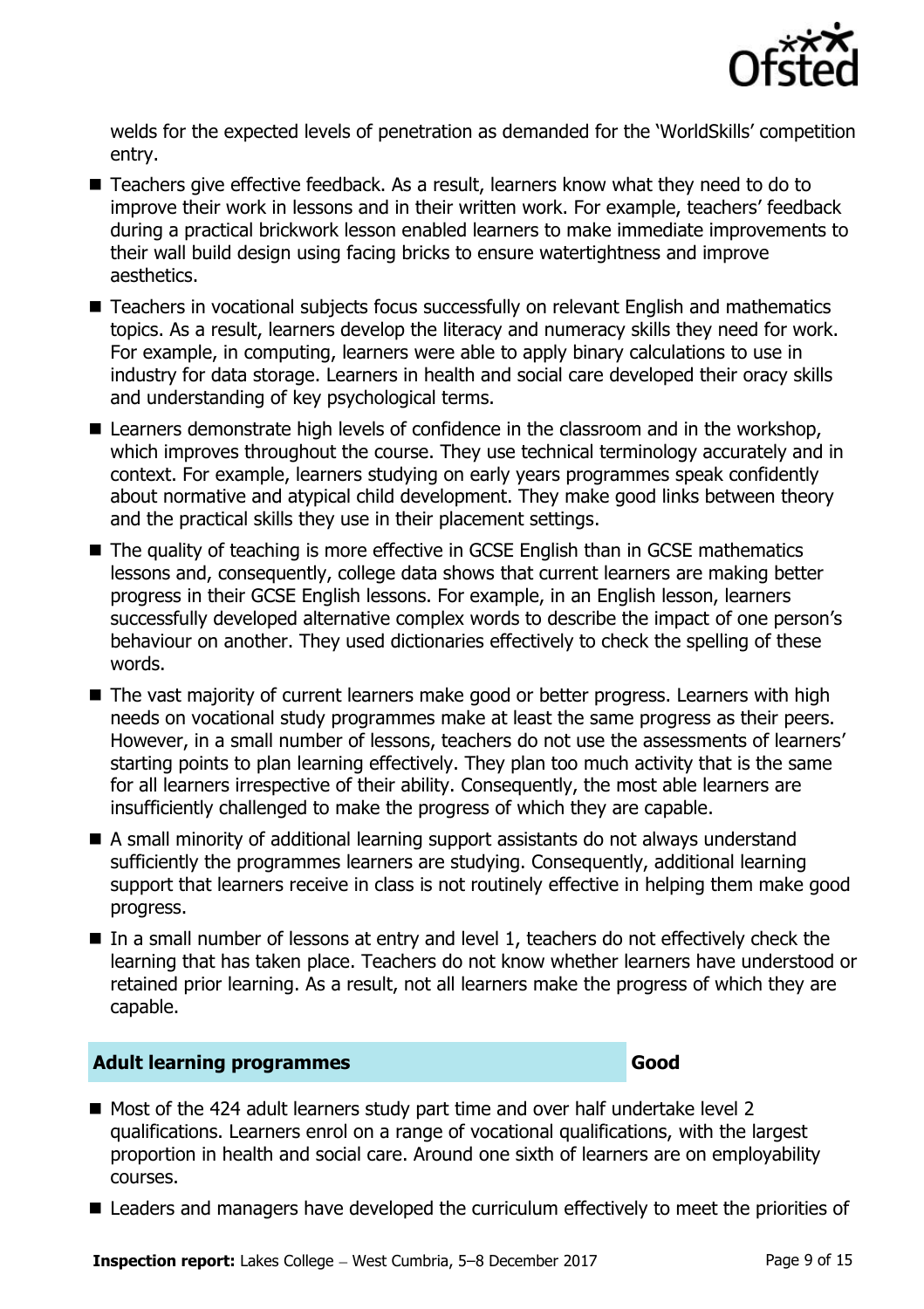

the local and regional labour market. They work successfully with local employers to support workforce development. For example, through the delivery of workplace training at a local nuclear reprocessing facility, learners develop English and mathematical skills essential to working in the nuclear industry. Furthermore, learners working in the adult social care sector gain up-to-date knowledge in the changing legislation and requirements in the sector.

- Leaders and managers have a clear focus on attracting learners who have not been in education recently, and developing the skills of those who are furthest from the job market. Leaders and managers work with a range of organisations in the community to recruit long-term unemployed individuals and those living in isolated rural communities. As a result, learners gain confidence and develop work-related skills.
- Adult learners enjoy good teaching. As a result, they make good progress in developing the skills they need for work. Teachers plan and deliver programmes that engage and challenge learners. For example, in health and social care, teachers use individual and group activities successfully to develop learners' knowledge and understanding of the male reproductive system.
- Teachers complete frequent and accurate assessment of learners' skills and knowledge. Consequently, learners are aware of the progress they make on their courses. The precise and helpful feedback that teachers give means that learners know what they need to do to improve. Most learners' work is of a good standard and the quality of their work is appropriate for their programme.
- Adult learners feel safe. They know how to report any concerns they have. Learners experience positive behaviour and a supportive learning environment at the college. This helps them to overcome barriers to learning such as long-standing mental health issues.
- Learners develop confidence because of the knowledge and skills they gain on their programmes. They improve their social skills and consequently they benefit as members of the community and as parents. For example, learners develop confidence and the ability to help their children with their homework. They become active members of local community support groups. However, not enough adult learners who complete their course go on into positive destinations of employment, further study or apprenticeships.
- On employability programmes, teachers do not develop effectively learners' literacy and numeracy skills sufficiently well. While their starting points are assessed, teachers do not use this information effectively to plan how learners will improve these. Consequently, learners make insufficient progress in developing the English and mathematics skills they need for work and life.

### **Apprenticeships Good**

- The college has 854 apprentices on apprenticeship frameworks. Of these, most are in health, public services and care, and business administration and law. Smaller numbers are in engineering and manufacturing technologies, retail and commercial enterprise, construction, planning and the built environment, and information and communication technology. Additionally, 14 apprentices follow standards-based apprenticeships in engineering and manufacturing technologies, and business administration and law.
- Leaders and managers develop very effective links with local, regional and national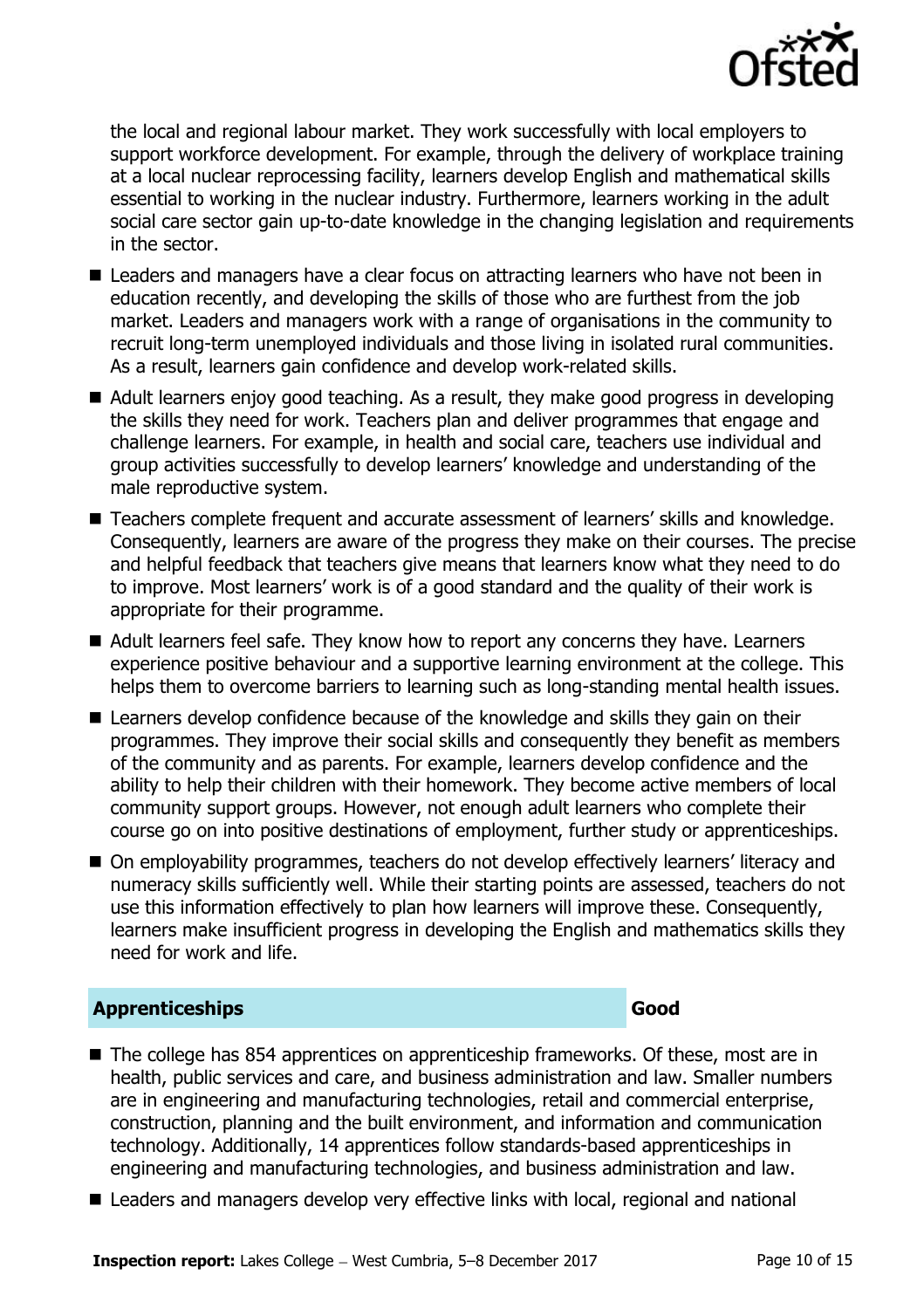

employers. They make sure that the programme meets the principles and requirements of good-quality apprenticeships. Managers have a good oversight of the progress that apprentices make.

- Apprentices receive good initial information, advice and guidance. Consequently, they enrol on the most suitable apprenticeship programme at the correct level. Training advisers give good advice to apprentices that helps them choose the most suitable optional units. For example, some business administration apprentices select a unit that helps them to arrange events.
- Training advisers check apprentices' progress regularly. They take appropriate action to help apprentices catch up if they fall behind. Apprentices understand what they need to do to complete their apprenticeship by their planned end date. As a result, the number of apprentices who complete their apprenticeship has improved.
- Most apprentices develop a good range of new knowledge, skills and understanding. This enables them to carry out their work role very effectively and efficiently. For example, apprentices employed by a highly prestigious international motor sports company use state-of-the-art equipment to develop their engineering knowledge and skills to a high standard.
- Managers and training advisers develop very good relationships with employers. They have a very good knowledge of employers' businesses. They liaise with employers very effectively to plan and put in place apprentices' on-the-job assessments and progress reviews. For example, training advisers visit apprentices in their workplaces in the evenings and at weekends. Employers make a good contribution to apprentices' on-thejob training. They inform training advisers about what apprentices have learned on the job and the progress they are making at work.
- Training advisers and teachers provide very good learning and pastoral support to apprentices. As well as face-to-face meetings, apprentices communicate with training advisers by telephone, email and text messaging to get their advice, guidance and support. Much off-the-job training is of a good standard. It provides apprentices with a sound theoretical foundation that supports their on-the-job learning. However, leaders and managers have not sufficiently developed a monitoring system to track the progress of apprentices to measure effectively the progress they make from their starting points.
- Apprentices make very good and highly valued contributions to their employers' businesses. Apprentices in all vocational areas develop good occupational and personal skills. For example, in health and social care, apprentices working with elderly residents communicate with them skilfully. They are calming and reassuring, and deal effectively with any physical ailments. Motor vehicle apprentices check brakes and change chassis systems to meet individual specifications. Welding apprentices produce accurate welds to a high standard.
- Most training advisers and teachers provide good feedback on apprentices' work, which helps them to improve. They upload this feedback to the apprentices' electronic portfolios. For example, in construction, teachers provide immediate feedback on the quality and accuracy of the various joints apprentices are working on. As a result, apprentices improve their practical skills. However, training advisers and teachers do not pay enough attention to the spelling, punctuation and grammatical errors that apprentices make.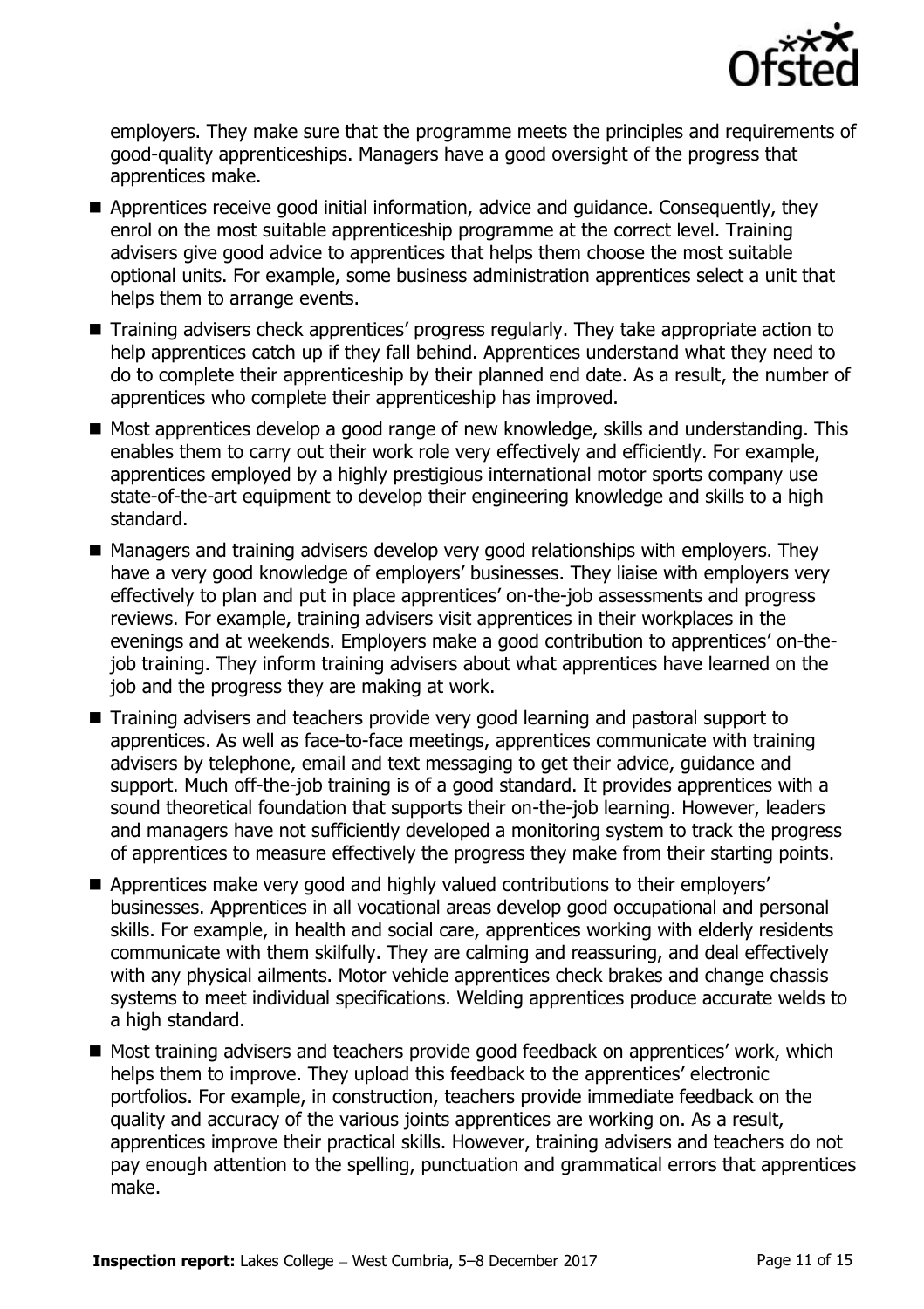

- Most apprentices are enthusiastic, committed and positive about their apprenticeship. They enjoy their learning and their work. Many apprentices are ambitious. They want to progress in their careers and to higher levels of study. A high proportion of apprentices secure sustainable employment when they complete their apprenticeships.
- A small number of training advisers do not plan learning effectively enough for individual apprentices, and do not focus enough on the wider aspects of apprentices' vocational and personal development. Targets are too general to guide learning precisely and accelerate progress. Consequently, where this occurs, apprentices do not develop as fully as they could do.
- Training advisers and teachers do not ensure that apprentices continue to develop their oral and written English knowledge and skills throughout their apprenticeship. As a result, apprentices who have already achieved their English qualifications do not continue to improve their oral and written English sufficiently.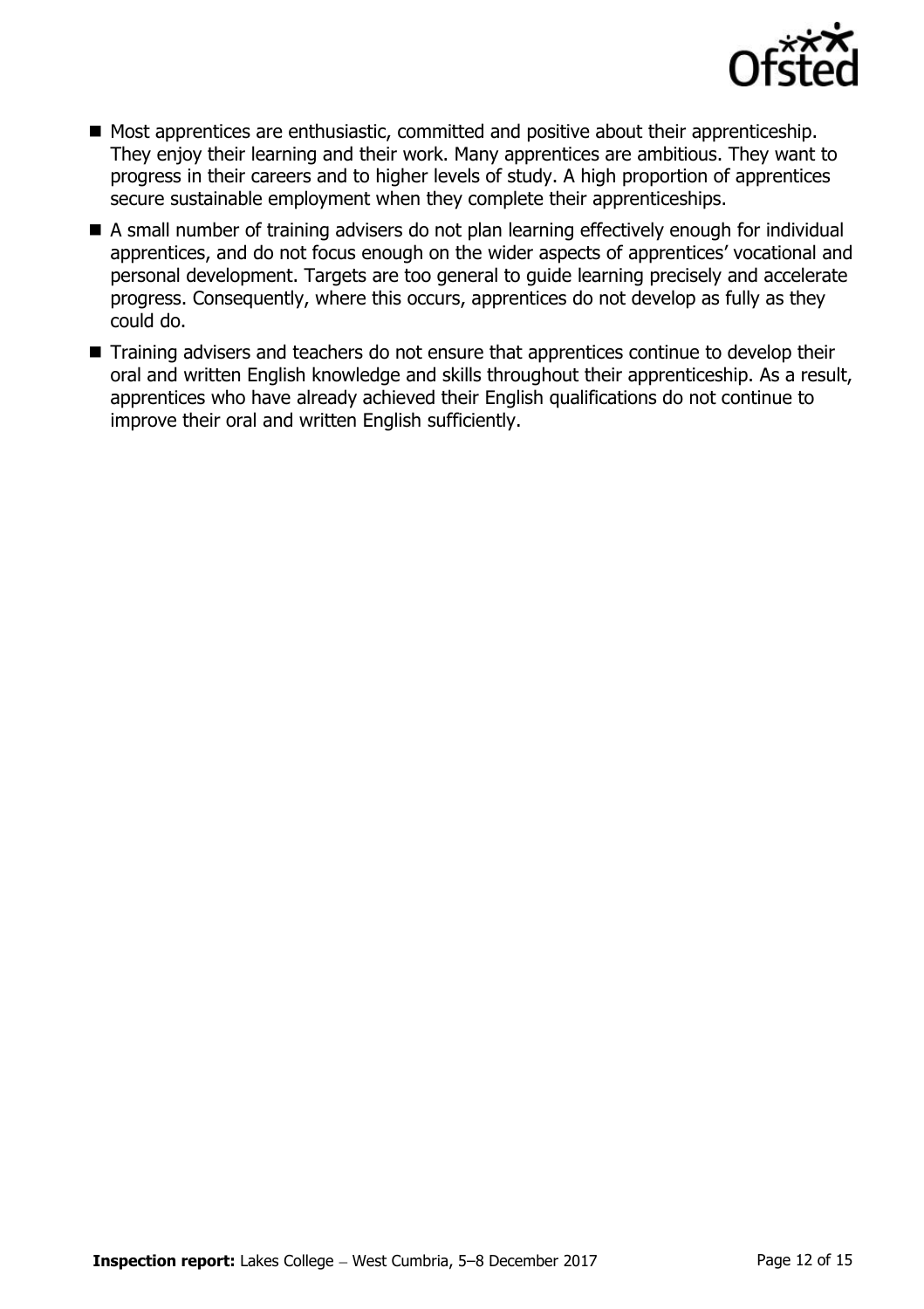

# **Provider details**

| Unique reference number                                                       | 130632                            |
|-------------------------------------------------------------------------------|-----------------------------------|
| Type of provider                                                              | General further education college |
| Age range of learners                                                         | $16+$                             |
| Approximate number of all<br>learners over the previous full<br>contract year | 3,630                             |
| Principal/CEO                                                                 | <b>Mr Chris Nattress</b>          |
| Telephone number                                                              | 01946 839 300                     |
| Website                                                                       | www.lcwc.ac.uk                    |
|                                                                               |                                   |

# **Provider information at the time of the inspection**

| Main course or learning<br>programme level                                                      | Level 1<br>or below |       | Level 2   |           | Level 3   |           | Level 4<br>or above |       |  |
|-------------------------------------------------------------------------------------------------|---------------------|-------|-----------|-----------|-----------|-----------|---------------------|-------|--|
| Total number of learners                                                                        | $16 - 18$           | $19+$ | $16 - 18$ | $19+$     | $16 - 18$ | $19+$     | $16 - 18$           | $19+$ |  |
| (excluding apprenticeships)                                                                     | 62                  | 83    | 473       | 211       | 325       | 115       | $\mathbf{1}$        | 15    |  |
| Number of apprentices by<br>apprenticeship level and age                                        | Intermediate        |       |           | Advanced  |           |           | Higher              |       |  |
|                                                                                                 | $16 - 18$           | $19+$ |           | $16 - 18$ | $19+$     | $16 - 18$ |                     | $19+$ |  |
|                                                                                                 | 145                 | 243   |           | 87        | 367       |           |                     | 26    |  |
| Number of traineeships                                                                          | $16 - 19$           |       |           | $19+$     |           |           | <b>Total</b>        |       |  |
|                                                                                                 |                     |       |           |           |           |           |                     |       |  |
| Number of learners aged 14 to<br>16                                                             |                     |       |           |           |           |           |                     |       |  |
| Number of learners for which<br>the provider receives high-<br>needs funding                    | 41                  |       |           |           |           |           |                     |       |  |
| At the time of inspection, the<br>provider contracts with the<br>following main subcontractors: | <b>NCT Training</b> |       |           |           |           |           |                     |       |  |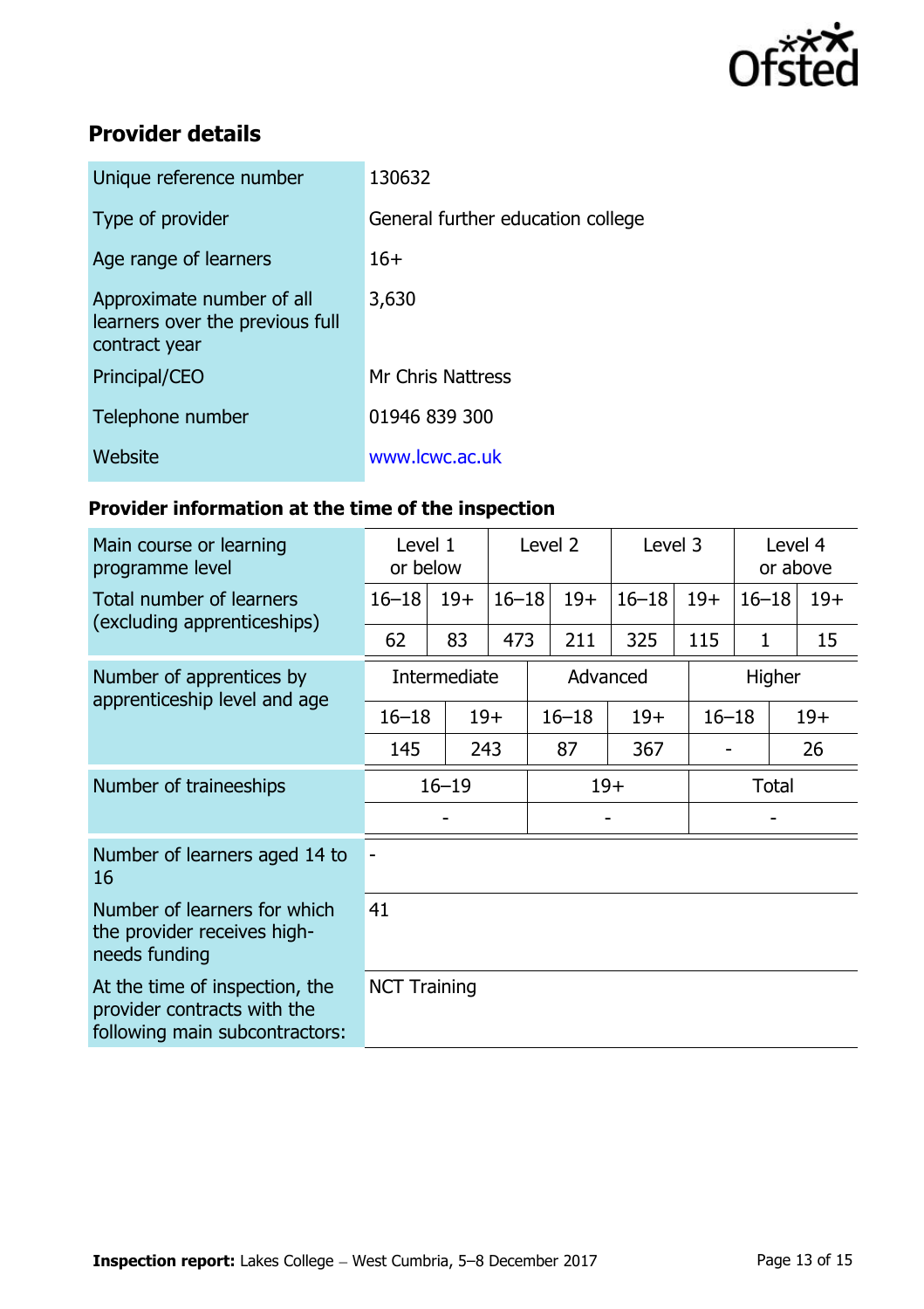

# **Information about this inspection**

The inspection team was assisted by the deputy principal, as nominee. Inspectors took account of the college's most recent self-assessment report and development plans, and the previous inspection report. Inspectors used group and individual interviews, telephone calls and online questionnaires to gather the views of learners and employers; these views are reflected within the report. They observed learning sessions, assessments and progress reviews. The inspection took into account all relevant provision at the college.

#### **Inspection team**

| Alison Cameron Brandwood, lead inspector | Her Majesty's Inspector |
|------------------------------------------|-------------------------|
| <b>Paul Cocker</b>                       | Her Majesty's Inspector |
| <b>Patrick McKinley</b>                  | Ofsted Inspector        |
| Andrea Machell                           | Her Majesty's Inspector |
| <b>Ken Fisher</b>                        | Ofsted Inspector        |
| <b>Alastair Mollon</b>                   | Ofsted Inspector        |
| Suzanne Wainwright                       | Her Majesty's Inspector |